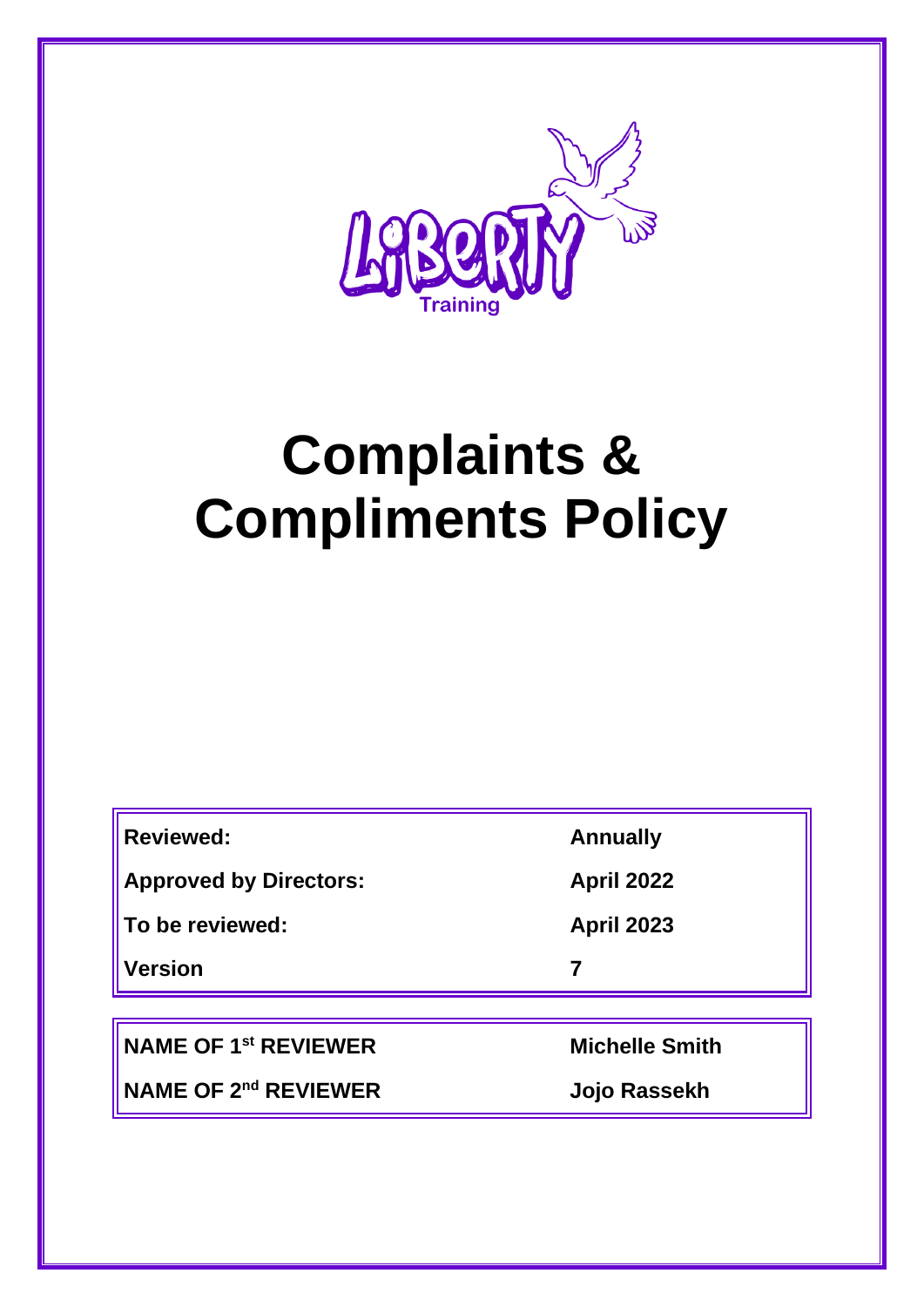# **Contents**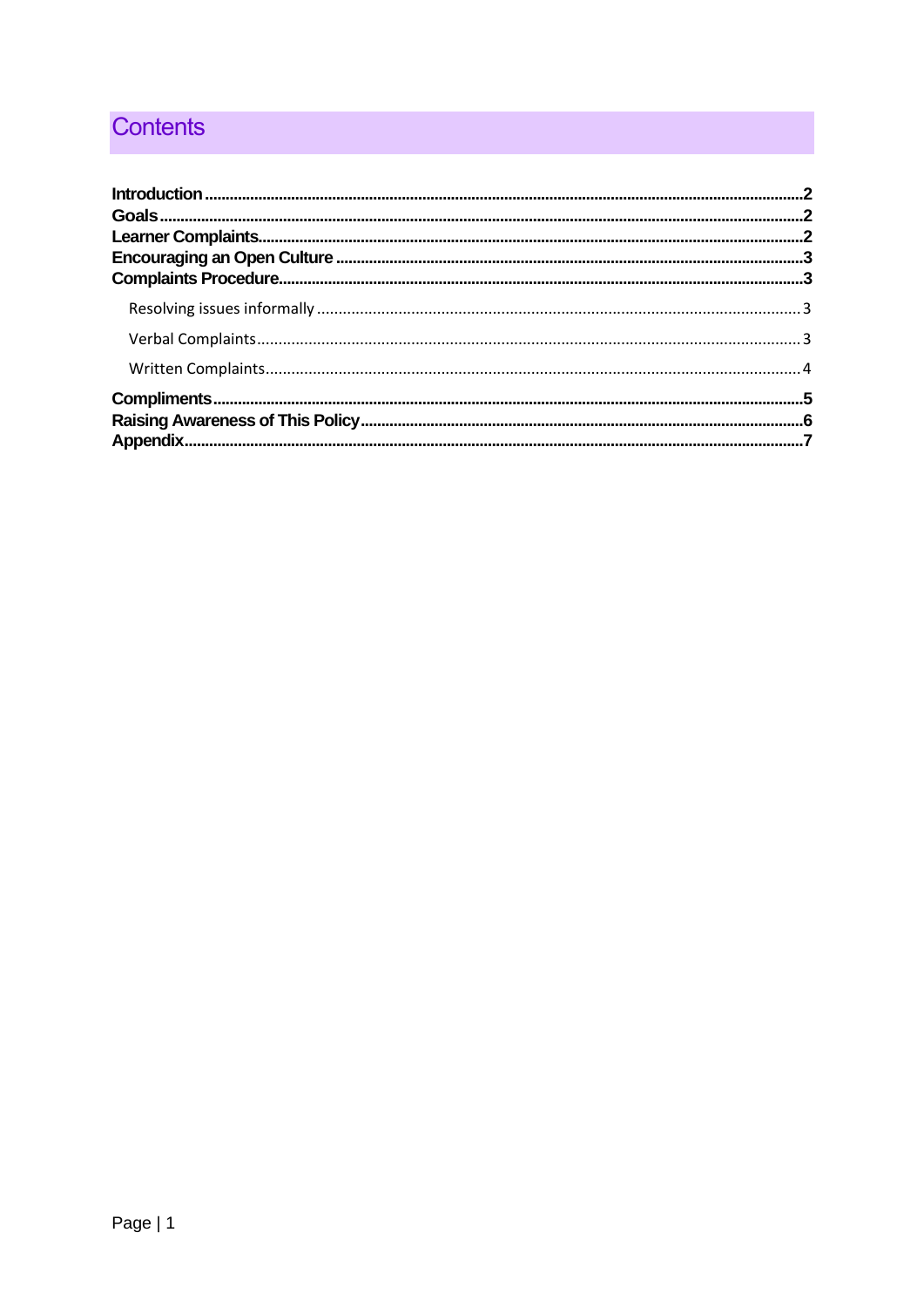### <span id="page-2-0"></span>**Introduction**

Liberty Training believes that if a learner or other person wishes to make a complaint or register a concern, they should find it easy to do so. It is our policy to welcome complaints and look upon them as an opportunity to learn, adapt, improve and provide better services. This policy is intended to ensure that complaints are dealt with properly and that all complaints or comments by learners, their relatives and carers, members of the community, other professionals or external organisations are taken seriously.

The policy is not designed to apportion blame, to consider the possibility of negligence or to provide compensation. It is not part of Liberty Training's disciplinary policy.

Liberty Training believes that failure to listen to or acknowledge complaints will lead to an aggravation of problems, learner dissatisfaction and possible litigation. Liberty Training supports the concept that most complaints, if dealt with early, openly and honestly, can be resolved. If this fails due to either Liberty or the complainant being dissatisfied with the result, the complaint will be referred to a Director and legal advice will be taken if necessary.

Where a complaint involves a safeguarding issue, the Child & Adult Protection & Safeguarding Policy should be followed.

Liberty understands that a complaint may come from learners, parents/carers or other family members, advocates working on behalf of learners or their families, staff, other professionals or members of the public. The term 'complainants' is used throughout this policy to refer to any person who may make a complaint.

## <span id="page-2-1"></span>**Goals**

The goal of Liberty Training is to ensure that:

- Learners, carers, and their representatives are aware of how to complain, and that each department provides easy to use opportunities for them to register their complaints
- A named person will be responsible for the administration of the procedure
- Every written complaint is acknowledged within two working days
- Investigations into written complaints are held within 28 days
- Complaints are dealt with promptly, fairly and sensitively with due regard to the upset and worry that they can cause to both staff and learners.

Liberty believes that, wherever possible, complaints are best dealt with between the complainant and Liberty. If either of the parties is not satisfied by a this process the case should be referred to a Director.

#### <span id="page-2-2"></span>Learner Complaints

If this policy is to be effective, learners will need confidence that it is acceptable to raise matters which concern them, that they will be listened to, and that they will be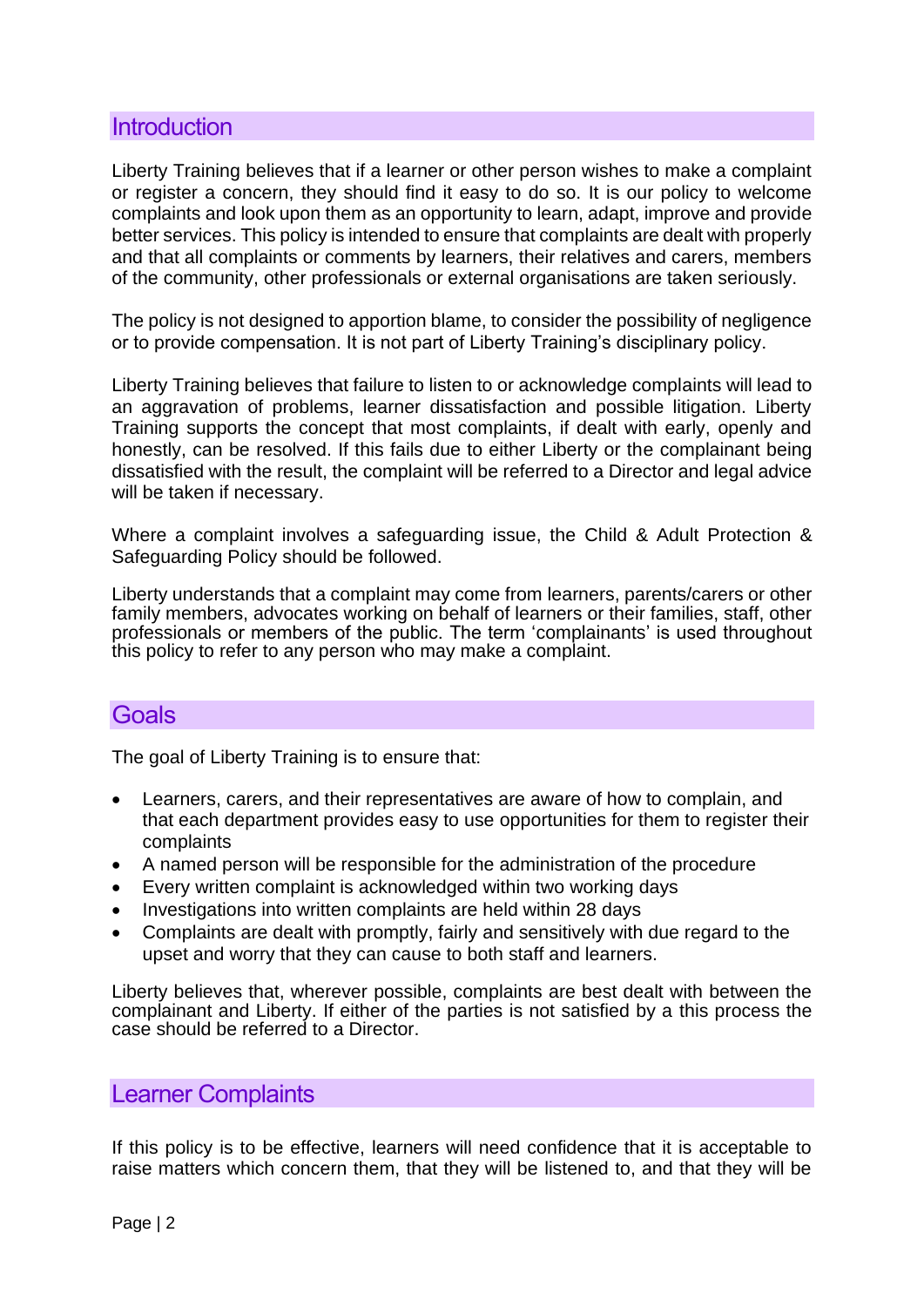treated fairly. The knowledge that they have been listened to and dealt with fairly on previous occasions will give them the confidence to broach more serious issues.

Liberty staff will need to understand this aspect of their role; this will mean being a good listener on a day-to-day basis and having the confidence to receive criticism and complaints, without feeling threatened or misunderstood.

Learners with learning/communication difficulties will be provided with appropriate communication aids and afforded the same opportunity as their peers to services such as advocacy, etc.

Liberty hopes that reacting positively to complaints will:

- Help learners to make complaints and criticism in a positive way
- Make it possible to deal with the majority of issues raised on a day-to-day basis
- Make learners aware that they have rights
- Reduce the number of complaints that need to be dealt with formally

### <span id="page-3-0"></span>Encouraging an Open Culture

The culture of the College should be such that learners are able to express their complaints through a properly organised procedure and should be one in which comments and concerns are readily heard and listened to carefully. Where learners are not heard or listened to, and where complaints are not considered seriously, then an atmosphere of suspicion will develop and unhelpful subcultures will grow.

In encouraging a culture where complaints are acceptable Liberty staff will aim to avoid being defensive about their own and others practice. It is important to remember that experiences are individual to each learner, and what may be acceptable to one may give rise to a compliant from someone else. Staff should avoid making spontaneous judgements about the validity of a compliant. It is essential that everyone should welcome any views and comments, no matter how critical, and always be ready to consider change.

## <span id="page-3-1"></span>Complaints Procedure

#### <span id="page-3-2"></span>**Resolving issues informally**

Before making a complaint about an individual, the complainant should, where possible, be encouraged to discuss the problem with the individual concerned in an attempt to reconcile the issue. An informal approach may be particularly helpful where complaints can be resolved quickly and confidentially.

If it is not possible to resolve the compliant in this way, the complainant can make a formal complaint.

#### <span id="page-3-3"></span>**Verbal Complaints**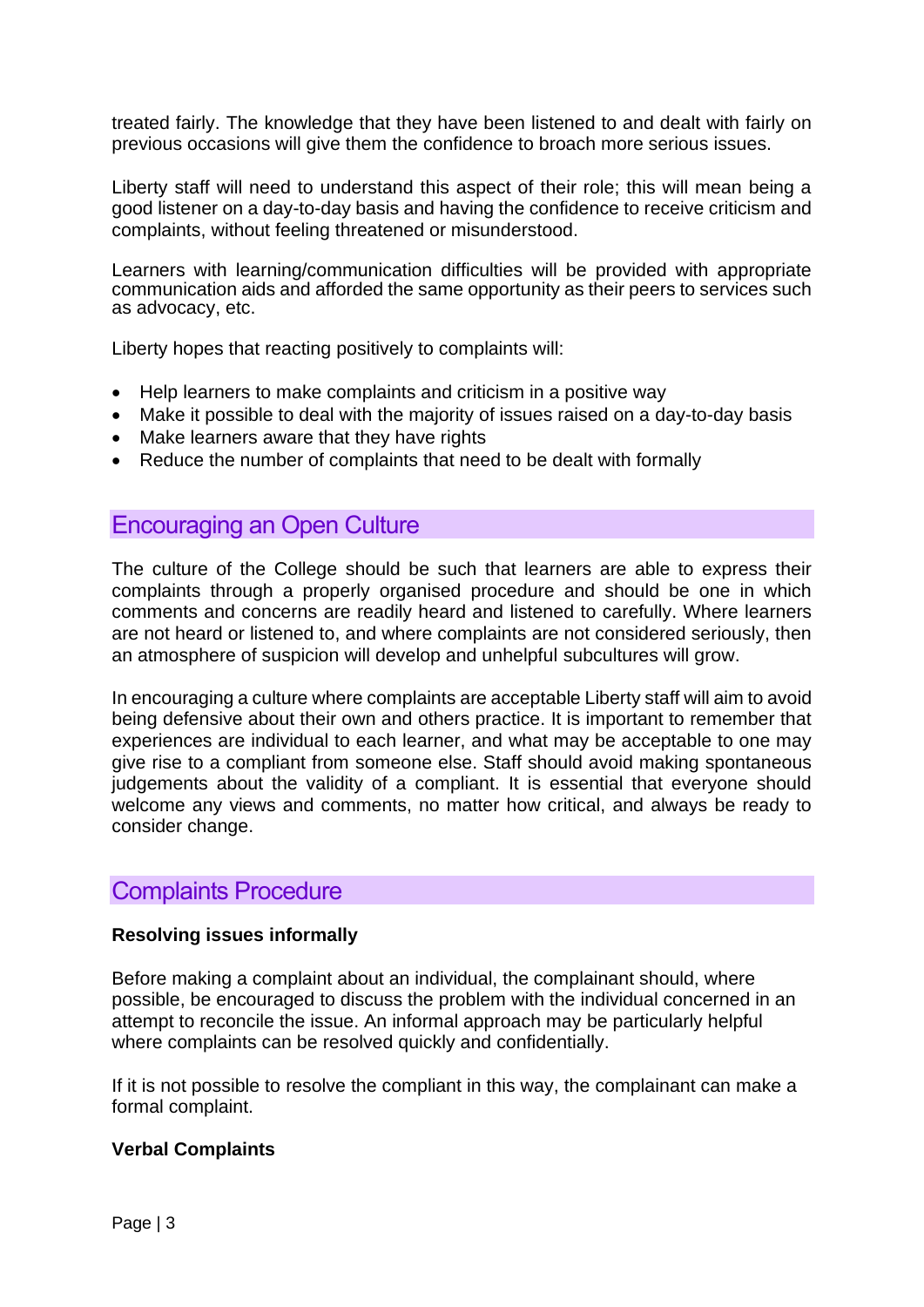Verbal complaints can be made face-to-face, by telephone on 01843 446906 or by video call on Teams.

All verbal complaints, no matter how seemingly unimportant, should be taken seriously. There is nothing to be gained by staff adopting a defensive or aggressive attitude.

- Staff who receive a verbal complaint should seek to solve the problem immediately if possible and within their remit to do so.
- If staff cannot solve the problem immediately, they should refer the matter to a member of SLT (the Senior Leadership Team) to deal with the problem. If the complaint involves a member of SLT, the named Complaints Manager should be contacted and deal with the complaint.
- After talking the problem through, each member of SLT or the member of staff dealing with the complaint should suggest a course of action to resolve the complaint. If this course of action is acceptable to the complainant, then the member of staff or member of SLT should clarify the agreement with the complainant and agree a way in which the results of the complaint will be communicated to the complainant (i.e. through another meeting or by letter).
- If the suggested plan of action is not acceptable to the complainant, then the member of staff or member of SLT should ask the complainant to put their complaint in writing to Liberty and give them a copy of the complaints procedure.
- All contact with the complainant should be polite, courteous and sympathetic.
- At all times staff should remain calm and respectful.
- If the complaint is being made on behalf of the learner by an advocate it must first be verified that the person has permission to speak for the learner, especially if confidential information is involved. It is easy to assume that the advocate has the right or power to act for the learner when they may not. If in doubt it should be assumed that the learner's explicit permission is needed prior to discussing the complaint with the advocate.
- In all cases, details of the complaint should be recorded on a Complaints Form (appendix 1) and should be passed on to the named Complaints Manager within 2 days. The Complaints Manager will also record details in the Complaints Log.

#### <span id="page-4-0"></span>**Written Complaints**

Written complaints can be made by email to [complaints@libertygroupltd.co.uk](mailto:complaints@libertygroupltd.co.uk) or by letter to:

The Complaints Manager Liberty Training Paragon House Albert Street Ramsgate Kent CT11 9HD

Learners have access to a Feedback Box in which they can place their written complaint.

• When a complaint is received in writing it should be passed on to a member of SLT who should record it on a Complaints Form and send an acknowledgment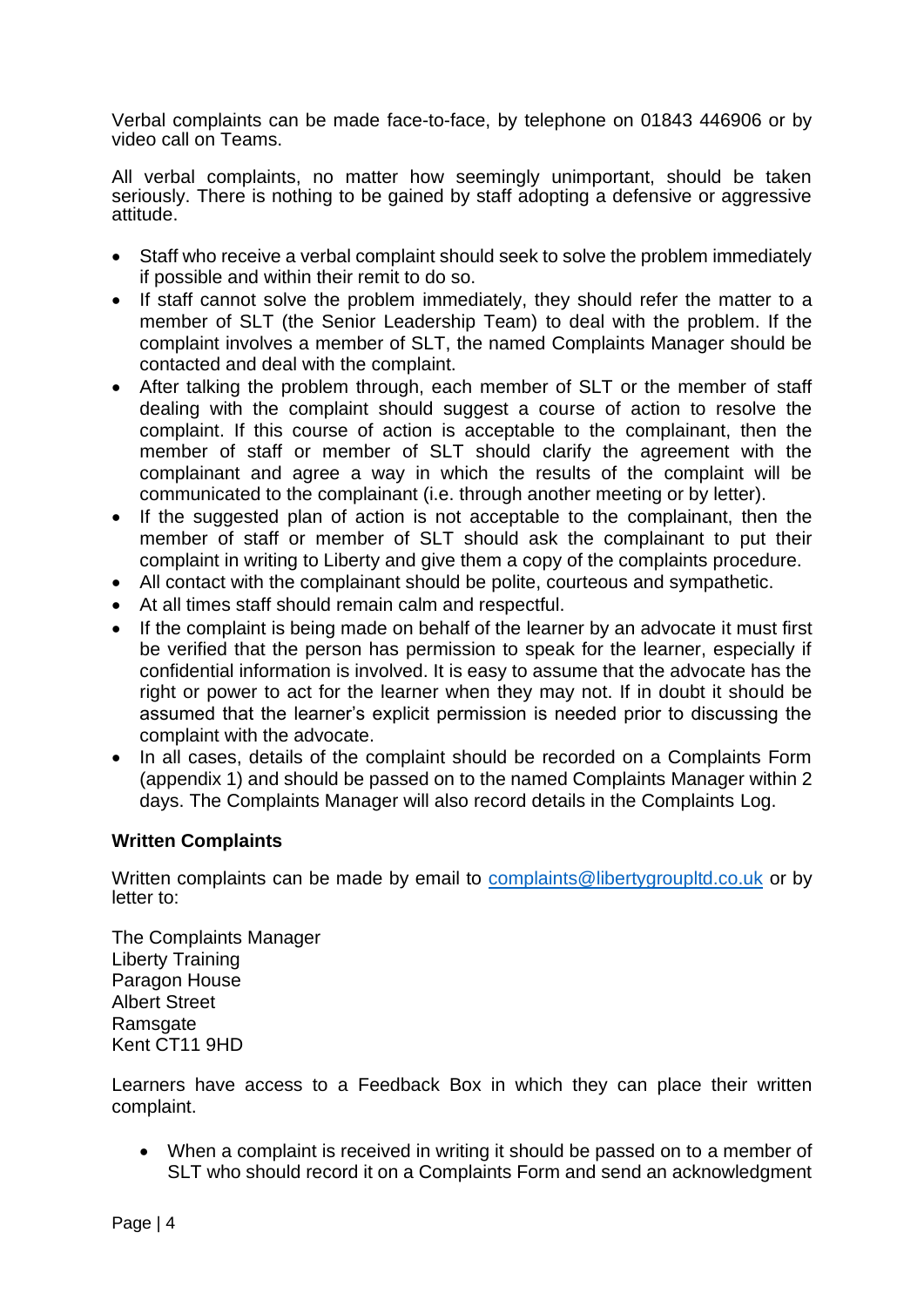letter within two working days. If the complaint involves a member of SLT, the named Complaints Manager should be contacted and deal with the complaint.

- If necessary, further details should be obtained from the complainant. If the complaint is not made by the learner but on the learner's behalf, then consent of the learner, preferably in writing, must be obtained from the complainant.
- A copy of this procedure should be forwarded to the complainant with a letter explaining that an investigation will take place and will take no longer than 28 days.
- If the complaint raises potentially serious matters, advice should be sought from a legal advisor. If legal action is taken at this stage any investigation by Liberty under the complaint's procedure should cease immediately.
- If the complainant is not prepared to have the investigation conducted by Liberty he or she should be advised to contact the relevant organisation to contact (e.g. Ofsted, ESFA) and be given the contact details.
- Immediately on receipt of the complaint the College should launch an investigation and within 28 days should be in a position to provide a full explanation to the complainant, either in writing or by arranging a meeting with the individuals concerned.
- If the issues are too complex to complete the investigation within 28 days, the complainant should be informed of any delays.
- If a meeting is arranged the complainant should be advised that they may, if they wish, bring a friend or relative or a representative such as an advocate.
- At the meeting a detailed explanation of the results of the investigation should be given and also an apology if it is deemed appropriate (apologising for what has happened need not be an admission of liability).
- Such a meeting gives the College the opportunity to show the complainant that the matter has been taken seriously and has been thoroughly investigated.
- After the meeting, or if the complainant does not want a meeting, a written account of the investigation should be sent to the complainant. This should include details of how to approach relevant organisations if the complainant is not satisfied with the outcome.
- The outcomes of the investigation and the meeting should be recorded on appropriate documentation and any shortcomings in the College's procedures should be identified and acted upon.
- Complaints and their outcomes should be discussed at the next Directors meeting and Liberty Training's complaints procedure should be reviewed annually.

The named Complaints Manager is Michelle Smith.

If the named Complaints Manager is absent, an appropriate member of SLT may manage the complaint.

## <span id="page-5-0"></span>**Compliments**

Compliments are an important part of our feedback processes. If any person wishes to make a compliment to Liberty Training or one of our staff, please contact Liberty Training on 01843 446906 or [info@libertygroupltd.co.uk.](mailto:info@libertygroupltd.co.uk)

Learners can place written compliments in the Feedback Box.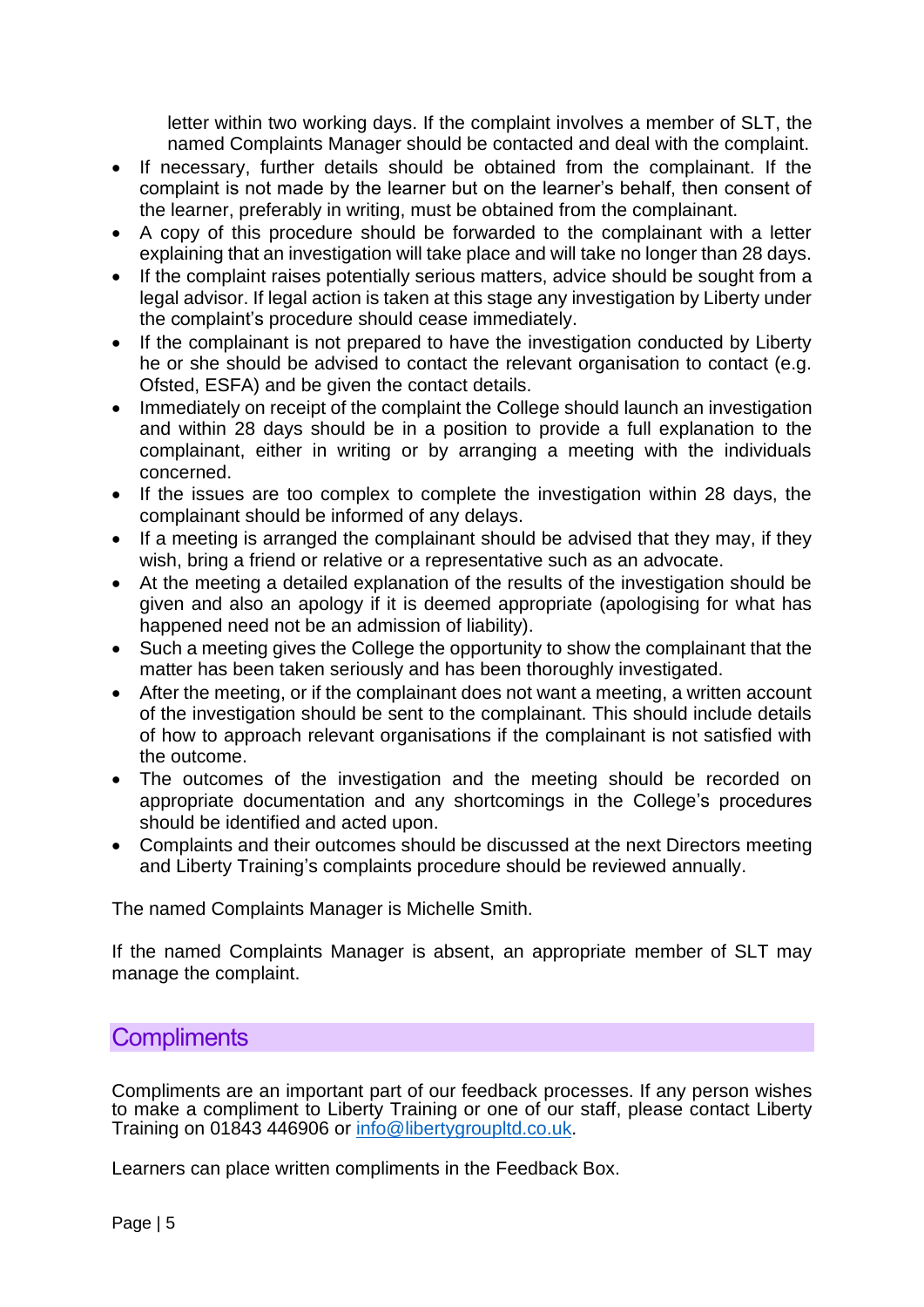## <span id="page-6-0"></span>Raising Awareness of This Policy

We will raise awareness of this policy via:

- the company website
- the staff policy folder
- meetings with staff
- Sharing with new college personnel
- Sharing with all college personnel when updated/amended
- Sharing on the CPOMS Library for ease of reference